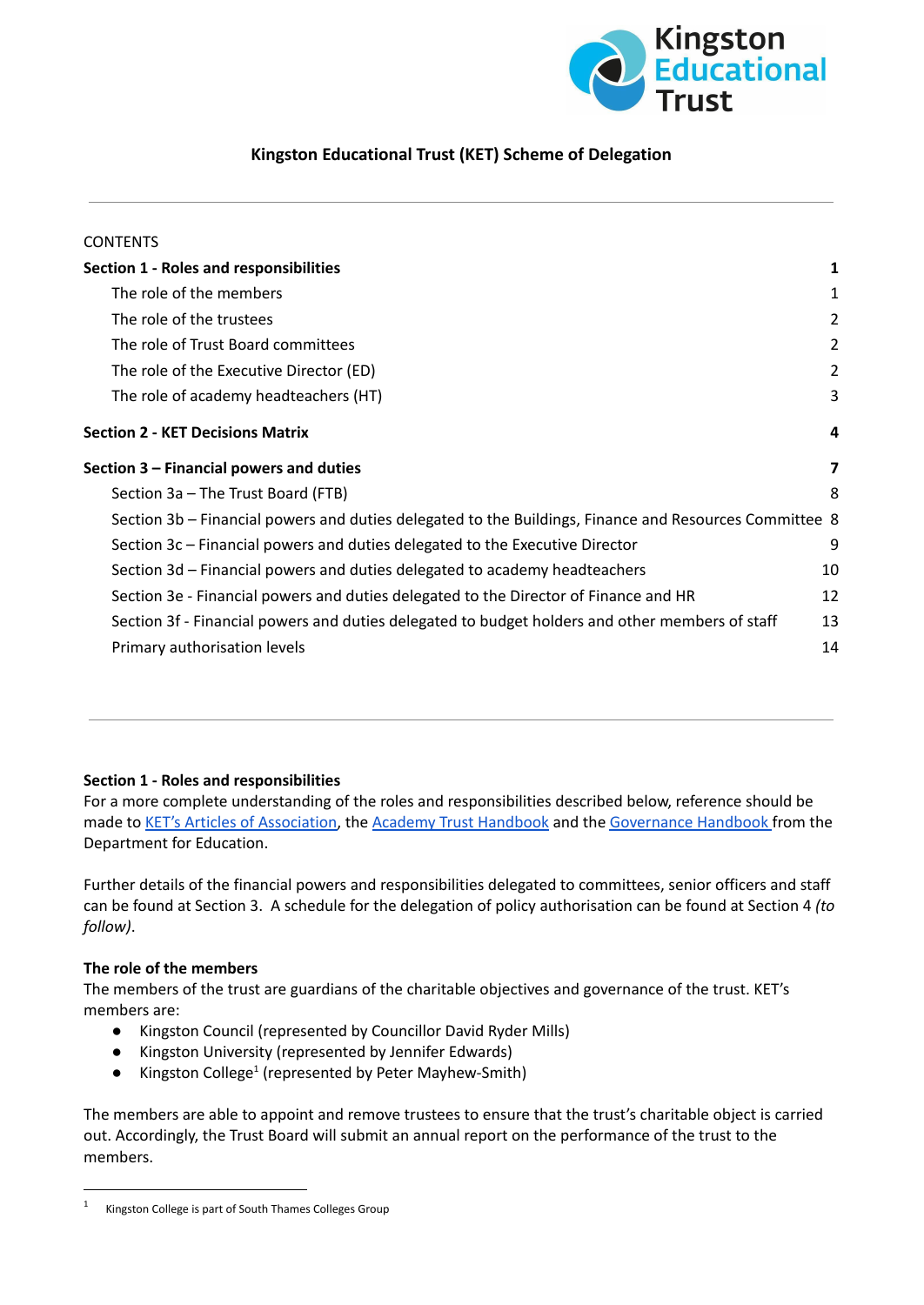# <span id="page-1-0"></span>**The role of the trustees**

KET is a charitable company and so trustees are both charity trustees (within the terms of section 177(1) of the Charities Act 2011) and company directors. Together the trustees form the Trust Board.

The Trust Board is responsible for the general control and management of the administration of the trust, and in accordance with the provisions set out in the memorandum and articles of association and its funding agreement, it is legally responsible and accountable for all statutory functions, for the performance of all schools within the trust, and must approve a written scheme of delegation of financial powers that maintains robust internal control arrangements.

In addition, the Trust Board must carry out the three core governance functions:

- Ensure clarity of vision, ethos and strategic direction
- Hold the executive to account for the educational performance of the trust's schools and their pupils, and the performance management of staff
- Oversee the financial performance of the trust and make sure its money is well spent

# <span id="page-1-1"></span>**The role of Trust Board committees**

The Trust Board may establish committees to carry out some of its governance functions. This may include making decisions, although any decisions made will be deemed decisions of the Trust Board. The Board may also delegate to its senior officers and responsibility for decision making at any level is detailed within the KET Scheme of Delegation. The membership and responsibilities of all Board committees are set out in each committee's terms of reference.

The Trust Board appoints committee chairs and committee members according to their skills and in line with the terms of reference of each committee.

The Trust Board has the right to review and adapt its governance structure at any time which includes removing delegation.

# <span id="page-1-2"></span>**The role of the Executive Director (ED)**

The Executive Director has the delegated responsibility for the operation of the trust including the performance of the trust's academies as detailed within the KET Decisions Matrix below.

The Executive Director is responsible for the ongoing line-management of the academy headteachers and for overseeing arrangements for their performance management.

The Executive Director is the Accounting Officer so has overall responsibility for the operation of the academy trust's financial responsibilities and must ensure that the organisation is run with financial effectiveness and stability; avoiding waste and securing value for money.

The Executive Director leads the executive management team of the academy trust. The Executive Director may delegate executive management functions to the executive management team and is accountable to the Trust Board for the performance of the executive management team.

# <span id="page-1-3"></span>**The role of academy headteachers (HT)**

KET's default position is that academy headteachers should enjoy a great deal of autonomy in the operation of the school that they lead. As such, academy headteachers are fully responsible for the day to day management of their academy, including compliance with statutory and other requirements at an operational level.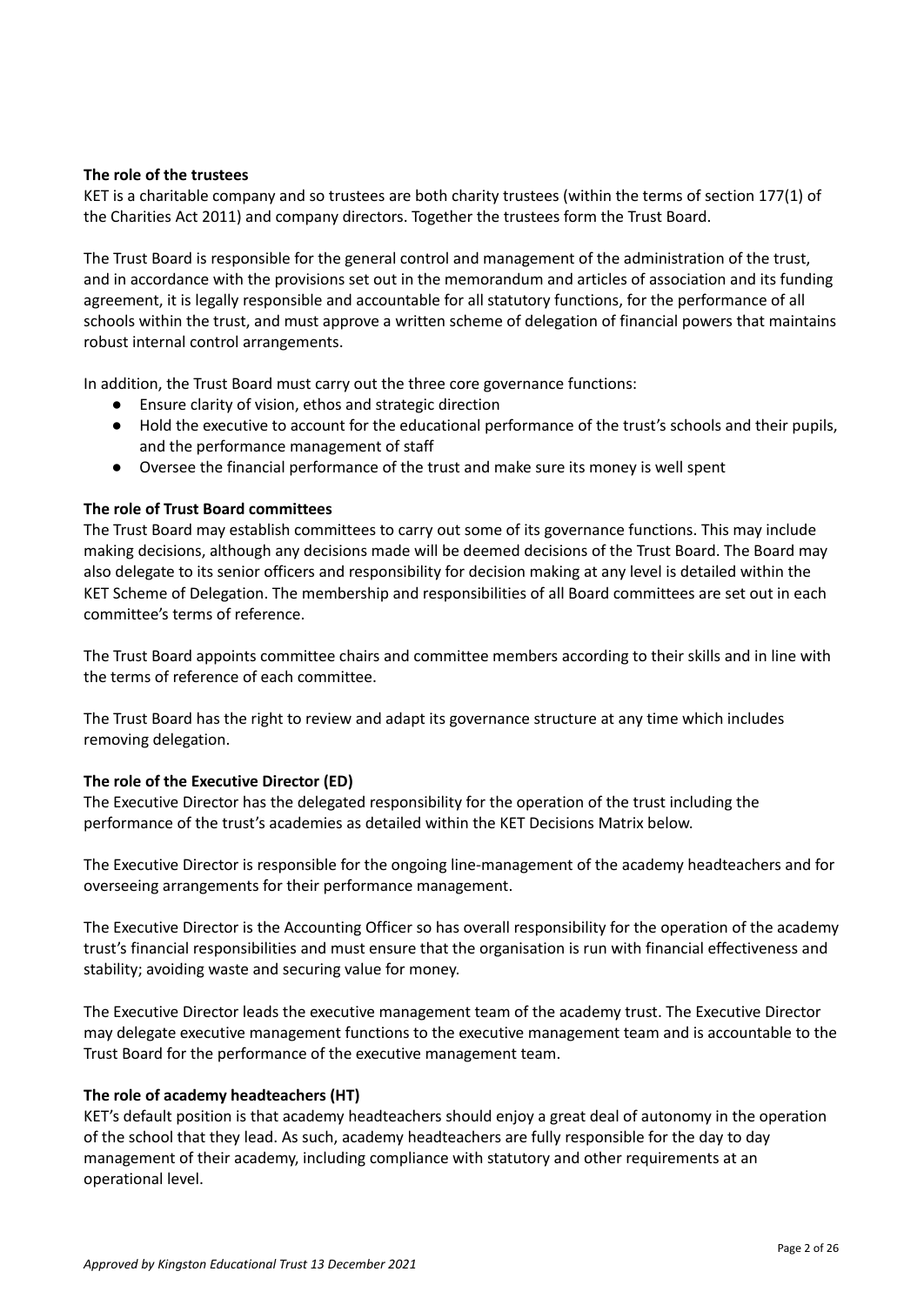Academy headteachers have delegated powers and functions in respect of internal organisation, management and control of the schools they lead other than where subject to any constraints detailed within the KET Decisions Matrix below (See Section 2).

Academy headteachers are responsible for the implementation of all policies approved by the Trust Board and for the direction of teaching and the curriculum.

Academy headteachers are line managed by the Executive Director and are members of the trust's senior executive team. Academy head teachers also report to their academy committees on matters which have been delegated to it.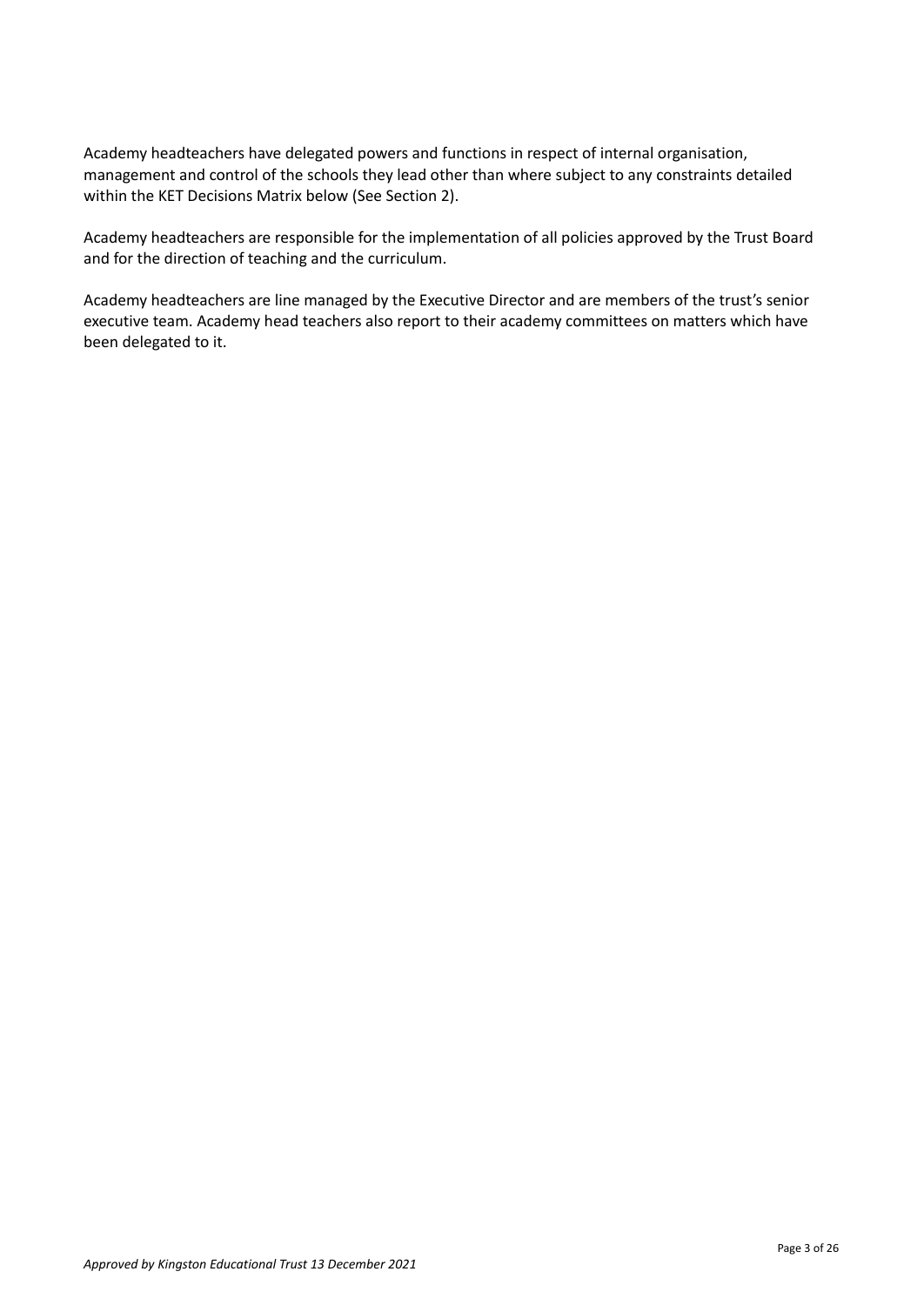# <span id="page-3-0"></span>**Section 2 - KET Decisions Matrix**

| Area                                       | <b>Decision</b>                                                                                                                                                                                          | Membe<br>rs | <b>Trust</b><br><b>Board</b> | Building,<br>Finance &<br><b>Resources</b><br><b>Committe</b><br>e | <b>Executive</b><br><b>Director</b> | <b>Academy</b><br><b>Committee</b> | Academy<br><b>Head</b><br>teacher |
|--------------------------------------------|----------------------------------------------------------------------------------------------------------------------------------------------------------------------------------------------------------|-------------|------------------------------|--------------------------------------------------------------------|-------------------------------------|------------------------------------|-----------------------------------|
| V                                          | Action to be undertaken at this level                                                                                                                                                                    |             |                              |                                                                    |                                     |                                    |                                   |
| A                                          | Provide advice and support to those accountable for decision making                                                                                                                                      |             |                              |                                                                    |                                     |                                    |                                   |
| $<$ or $>$                                 | Direction of advice and support<br>Function cannot be legally carried out at this level                                                                                                                  |             |                              |                                                                    |                                     |                                    |                                   |
|                                            | V<br>Members: appoint and remove                                                                                                                                                                         |             |                              |                                                                    |                                     |                                    |                                   |
|                                            | Trustees: appoint and remove                                                                                                                                                                             | V           | V                            |                                                                    |                                     |                                    |                                   |
|                                            | Role descriptions for members: agree                                                                                                                                                                     | V           |                              |                                                                    |                                     |                                    |                                   |
|                                            | Role descriptions for trustees/chair/                                                                                                                                                                    |             | V                            |                                                                    | $\leq$ A                            |                                    |                                   |
|                                            | specific roles/committee members: agree                                                                                                                                                                  |             |                              |                                                                    |                                     |                                    |                                   |
|                                            | Parent trust associate/committee member:<br>elected (determine process)                                                                                                                                  |             | V                            |                                                                    |                                     |                                    |                                   |
|                                            | Board committee chairs: appoint and remove                                                                                                                                                               |             | V                            |                                                                    | <Α                                  |                                    |                                   |
|                                            | Academy committee chairs: appoint and remove                                                                                                                                                             |             | V                            | <Α                                                                 | <Α                                  | <Λ                                 |                                   |
| <b>People</b>                              | Executive Director: appoint and dismiss                                                                                                                                                                  |             | V                            |                                                                    |                                     |                                    |                                   |
|                                            | Academy Headteacher: appoint and dismiss                                                                                                                                                                 |             | V                            |                                                                    | <Α                                  |                                    |                                   |
|                                            | Director of Finance and HR: appoint and dismiss                                                                                                                                                          |             | V                            |                                                                    | $<\Lambda$                          |                                    |                                   |
|                                            | Director of Business and Ops: appoint and<br>dismiss                                                                                                                                                     |             | V                            |                                                                    | <Α                                  |                                    |                                   |
|                                            | Head of Governance: appoint and remove                                                                                                                                                                   |             | V                            |                                                                    | <Α                                  |                                    |                                   |
|                                            | Governance professional for committees:<br>appoint and remove                                                                                                                                            |             | V                            |                                                                    | <Α                                  | <Λ                                 |                                   |
|                                            | Articles of association: review and agree                                                                                                                                                                | V           | <۸                           |                                                                    | <Α                                  |                                    |                                   |
|                                            | Governance structure/terms of reference for<br>and scheme of delegation (committees) for the<br>trust: establish and review annually                                                                     |             | V                            |                                                                    | <Α                                  | $<$ A                              |                                   |
|                                            | Skills audit (governance): complete and recruit<br>to fill gaps                                                                                                                                          |             | V                            |                                                                    | $<\wedge>$                          | V                                  | $\leq$ $\wedge$                   |
| <b>Systems</b><br>and<br><b>structures</b> | Annual self-review of trust board and<br>committees: complete annually                                                                                                                                   |             | V                            |                                                                    |                                     |                                    |                                   |
|                                            | Chair's performance: carry out 360 review<br>periodically                                                                                                                                                |             | V                            | V                                                                  |                                     | V                                  |                                   |
|                                            | Trustee / academy committee member<br>contribution: review annually                                                                                                                                      |             | $\checkmark$                 | V                                                                  |                                     | $\checkmark$                       |                                   |
|                                            | Succession: plan                                                                                                                                                                                         |             | V                            | <Α                                                                 | <Α                                  | <Λ                                 | $<$ A                             |
|                                            | Annual schedule of business for trust board and<br>committees: agree                                                                                                                                     |             | V                            | V                                                                  | <a></a>                             | V                                  |                                   |
|                                            | Publication on trust and schools' websites of all<br>required details on governance arrangements                                                                                                         |             | V                            |                                                                    | <Α                                  |                                    |                                   |
| <b>Reporting</b>                           | Annual report on performance of the trust:<br>submit to members and publish                                                                                                                              |             | V                            |                                                                    | <Α                                  |                                    |                                   |
|                                            | Annual report and accounts including<br>accounting policies, signed statement on<br>regularity, propriety and compliance,<br>incorporating governance statement<br>demonstrating value for money: submit |             | V                            | $\triangleleft$                                                    | <Α                                  |                                    |                                   |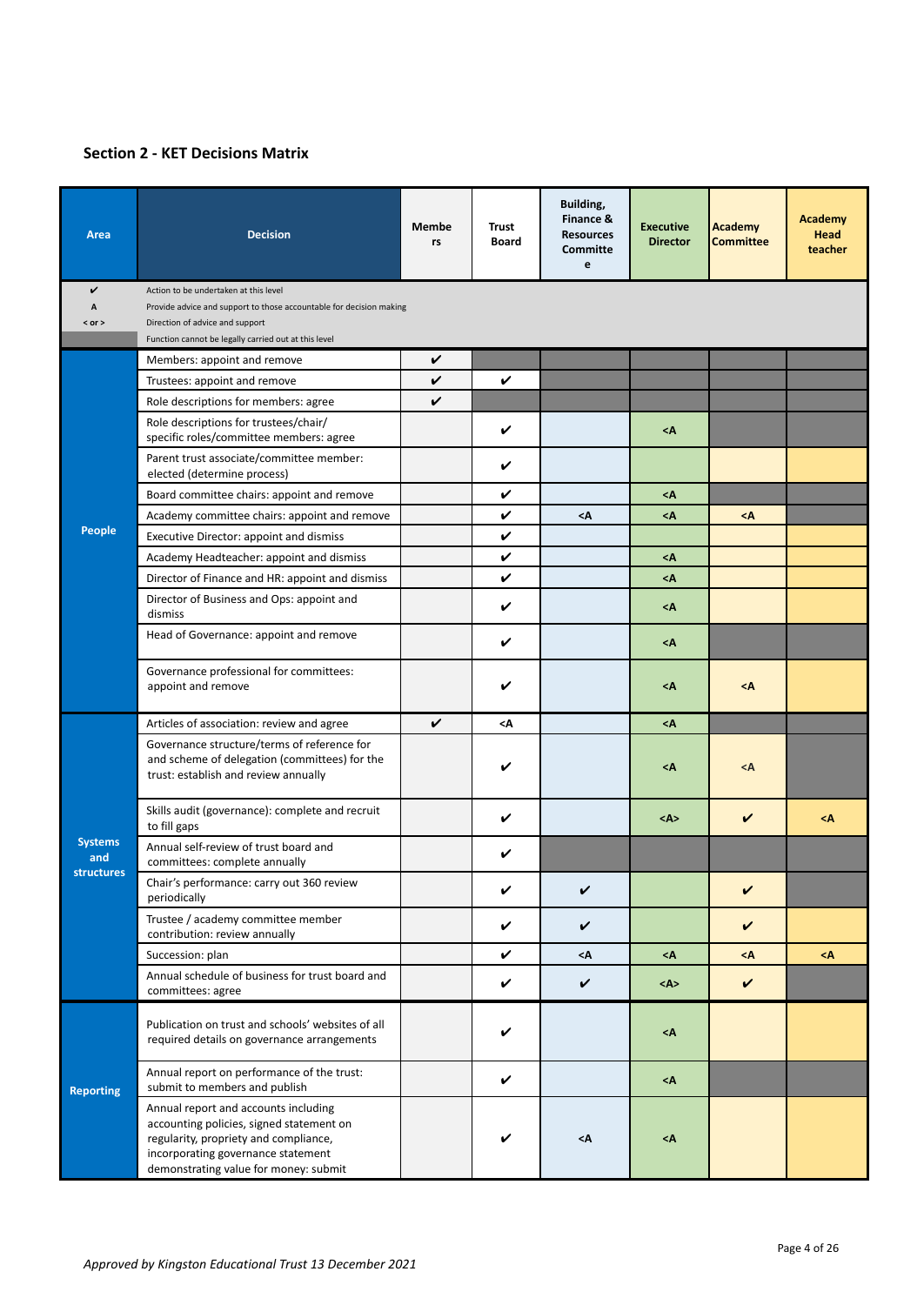|                                  | Determine trust wide policies which reflect the<br>trust's ethos and values (facilitating discussions<br>with unions where appropriate) including:<br>safeguarding, admissions; charging and<br>remissions; complaints; expenses; health and<br>safety, premises management; data protection<br>and FOI; staffing policies including capability,<br>discipline, conduct and grievance: approve |   | V  | V               | $<\Lambda$              | $<\Lambda$ | <Λ           |
|----------------------------------|------------------------------------------------------------------------------------------------------------------------------------------------------------------------------------------------------------------------------------------------------------------------------------------------------------------------------------------------------------------------------------------------|---|----|-----------------|-------------------------|------------|--------------|
|                                  | Determine school level policies which reflect the<br>school's and trust's ethos and values and which<br>require trust approval (at varying levels) as they<br>have compliance/risk/reputational implications<br>and as set out in the Policy Delegation<br>Schedule.                                                                                                                           |   |    |                 | <Α                      |            | <۸           |
| <b>Being</b><br><b>Strategic</b> | Determine school level policies which are<br>operational in nature and reflect the school's<br>and trust's ethos and values as set out in the<br>Policy Delegation Schedule and including for<br>example teaching and learning and behaviour:<br>approve                                                                                                                                       |   | A> | A>              | A>                      | A >        |              |
|                                  | Central spend / top slice: agree                                                                                                                                                                                                                                                                                                                                                               |   | V  | $<\Lambda$      | $\leq$ A                |            |              |
|                                  | Management of risk: establish register, review<br>and monitor                                                                                                                                                                                                                                                                                                                                  |   | V  | $\triangleleft$ | $<\mathsf{A}\mathsf{>}$ | V          | <Λ           |
|                                  | Engagement with stakeholders                                                                                                                                                                                                                                                                                                                                                                   | V | V  | V               | V                       | ✓          | $\checkmark$ |
|                                  | Trust's vision and strategy, agreeing key<br>priorities and key performance indicators (KPIs)<br>against which progress towards achieving the<br>vision can be measured: determine                                                                                                                                                                                                             |   | V  |                 | <Α                      |            |              |
|                                  | School's vision and strategy, agreeing key<br>priorities and key performance indicators (KPIs)<br>against which progress towards achieving the<br>vision can be measured: determine                                                                                                                                                                                                            |   | V  |                 | A>                      | V          |              |
|                                  | Budget plan to support delivery of trust's key<br>priorities: agree                                                                                                                                                                                                                                                                                                                            |   | V  | $<$ A           | <Α                      |            |              |
|                                  | Budget plan to support delivery of school's key<br>priorities: agree                                                                                                                                                                                                                                                                                                                           |   | V  | <a></a>         | <a></a>                 |            |              |
|                                  | Trust's central executive staffing structure: agree                                                                                                                                                                                                                                                                                                                                            |   | V  | $\leq$ $\wedge$ | <۸                      |            |              |
|                                  | School staffing structure: agree                                                                                                                                                                                                                                                                                                                                                               |   |    |                 | A >                     |            | V            |
|                                  | Changes to school staffing structure (senior<br>leadership team): agree                                                                                                                                                                                                                                                                                                                        |   |    | V               | <Α                      |            | <Λ           |
|                                  | Auditing and reporting arrangements for<br>matters of compliance (e.g. safeguarding, H&S,<br>employment): agree                                                                                                                                                                                                                                                                                |   | V  | V               | <Α                      | <Λ         | <۸           |
|                                  | Reporting arrangements for progress on key<br>priorities: agree                                                                                                                                                                                                                                                                                                                                |   | V  | V               | $<\mathsf{A}\geq$       | V          | <Α           |
| <b>Holding to</b><br>account     | Performance management of the Executive<br>Director: undertake                                                                                                                                                                                                                                                                                                                                 |   | V  | <Α              |                         | <Λ         | <Λ           |
|                                  | Performance management of academy<br>Headteacher: undertake                                                                                                                                                                                                                                                                                                                                    |   |    |                 | V                       | $<$ A      |              |
|                                  | Trust monitoring (governance review including<br>committees): agree arrangements                                                                                                                                                                                                                                                                                                               |   | V  |                 | <Α                      |            |              |
| <b>Ensuring</b>                  | Trust's scheme of financial delegation: establish<br>and review                                                                                                                                                                                                                                                                                                                                |   | V  | $<$ $\wedge$    | <Α                      |            |              |
| financial<br>probity             | School's scheme of financial delegation:<br>establish and review                                                                                                                                                                                                                                                                                                                               |   | V  | <Α              | <۸                      |            |              |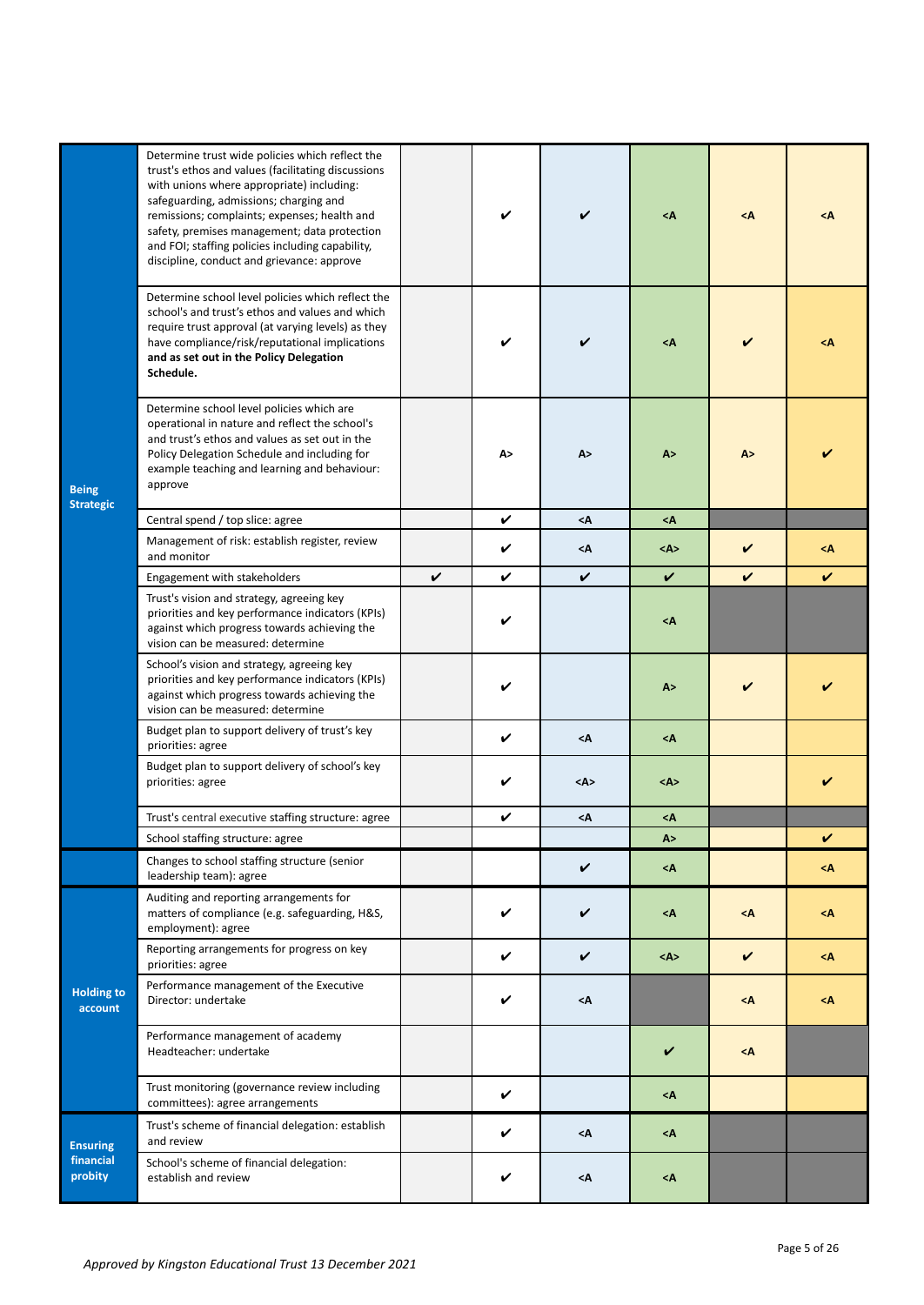| External auditors' report: receive and respond                                            | ✓ | $<$ A | $\boldsymbol{\nu}$ | <Λ              |
|-------------------------------------------------------------------------------------------|---|-------|--------------------|-----------------|
| Executive Director pay award: agree                                                       | ✓ | $<$ A |                    |                 |
| Academy Headteacher pay award: agree                                                      | ✓ | $<$ A | $<$ A              |                 |
| Staff appraisal procedure and pay progression:<br>review and agree                        | V |       | $\leq$ $\wedge$    | $\leq$ $\wedge$ |
| Benchmarking and trust wide value for money:<br>ensure robustness                         |   | A >   |                    |                 |
| Benchmarking and academy value for money:<br>ensure robustness                            |   | A >   |                    | <Α              |
| Trust wide procurement strategies and efficiency<br>savings programme: develop            |   |       |                    |                 |
| Trust wide procurement strategies and efficiency<br>savings programme: review and approve |   |       |                    |                 |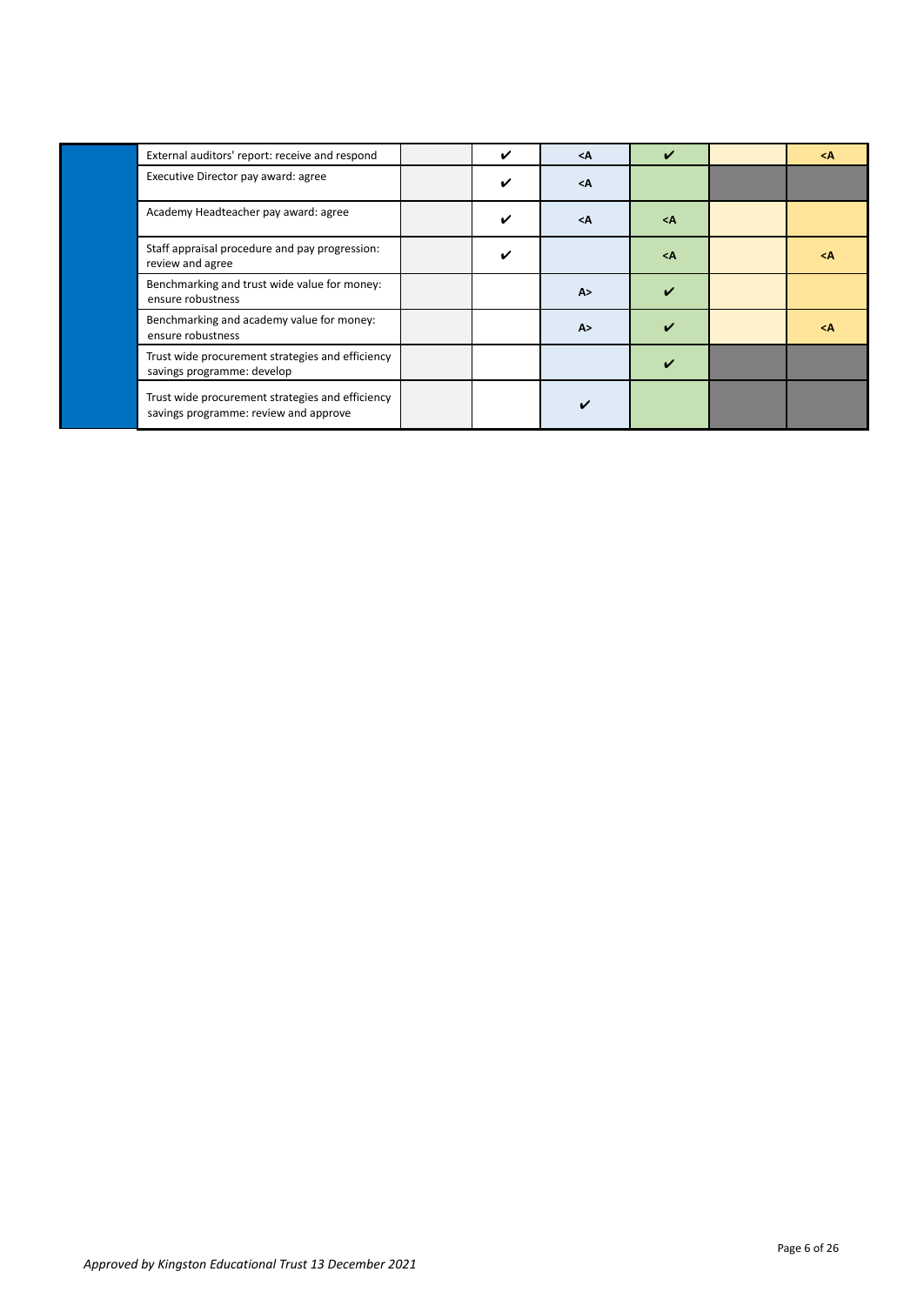# <span id="page-6-0"></span>**Section 3 – Financial powers and duties**

# <span id="page-6-1"></span>**Section 3a – The Trust Board (FTB) shall be responsible for:**

## **Scheme of delegation and financial regulation**

**a1.** Approval of a written scheme of delegation of its financial powers and duties to its buildings, finance and resources committee (BFR), Executive Director, Director of Finance and HR, academy headteachers, and other senior staff. The scheme must satisfy the Trust Board's ultimate responsibility for ensuring that there are adequate operational controls in place for all the financial processes within its schools. The Scheme of Delegation should be operated in conjunction with the Trust's Financial Procedures.

### **Audit**

- **a2.** Arrangement for the appointment of external auditors; and informing the Department for Education, (DfE) and/or the Education and Skills Funding Agency (ESFA) in the event of the removal or resignation of auditors.
- **a3.** Receiving the reports of the external auditor.
- **a4.** Receiving the reports of the internal audit service appointed to check systems of internal financial control, and discharge of financial responsibilities.
- **a5.** Informing the DfE and/or ESFA if it suspects any irregularity affecting resources.

### **Budgets/Budgetary Control**

- **a6.** Reviewing the draft financial statements prior to audit and approving the audited financial statements prior to submission to the Education and Skills Funding Agency (ESFA) by 31 December annually.
- **a7.** Formally approving the annual budget of the Trust and of each school and the 3 year budget forecast return prior to submission to the ESFA in July each year.
- **a8.** Management accounts with a commentary must be shared with the chair of trustees every month. Management accounts with a commentary must also be shared with all other trustees monthly. The Board must consider these when it meets.
- **a9.** Approve the budget forecast return outturn before submission to the ESFA in May each year.
- **a10.**Details of all virements, approved and authorised by the BFR are to be formally notified to the Board.
- **a11.** Maintenance of a Register of Business Interests for all Trustees and Members.

#### **Contracts**

**a12.**Authorising the award of contracts or purchases of over £50,000 excluding VAT including authorisation of the advertising of tenders above the Official Journal of the European Union (OJEU) limit, and authorising the award of such tenders.

#### **Income**

**a13.**Authorisation of the write-off of debts not collectable above £1,000 up to the limit at which the Secretary of State's prior approval is required: currently amounts exceeding the smaller of 1% of annual income or £45,000 per single transaction, or 5% of annual income cumulatively (2.5% if timely, unqualified audited accounts have not been submitted for the previous two financial years), or any amount in excess of £250,000 (AcademyTrust Handbook 2021 5.20 provides full details of delegated limits).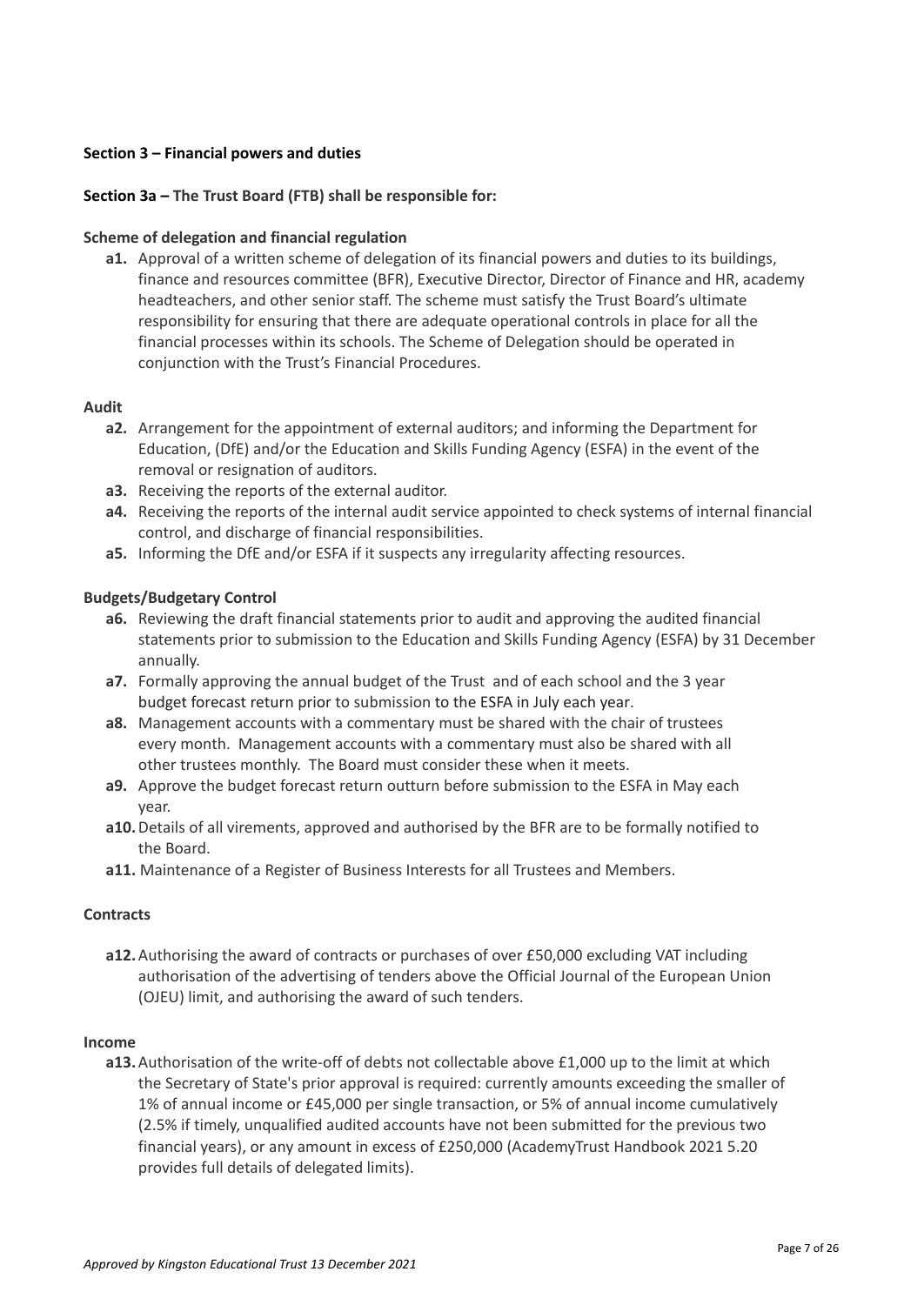# <span id="page-7-0"></span>**Security of Assets**

**a14.**Authorisation of the disposal of individual items of equipment and materials that have become surplus to requirements, unusable or obsolete with an original purchase value in excess of £5,000.

### **Exceptions**

Delegated authority from the Education and Skills Funding Agency (ESFA) does not include the following, which must be referred to the ESFA for prior agreement (see the financial limits set out in Section 5 of the Academy Trust Handbook 2021) :

- Any form of borrowing, bank or sponsor loan, overdraft, finance lease
- Any transaction deemed novel or contentious
- Granting a lease on land or buildings
- Taking a lease on land and buildings for a period of seven years or more
- Acquiring or disposing of a freehold on land and buildings and disposal of heritage assets
- Entering into guarantees, indemnities or letters of comfort above certain limits
- Write-offs in excess of certain limits, Special Payments ex gratia payments
- Staff severance/compensation non-contractual payments above £50,000

#### **Personnel**

**a15.**Authorising permanent changes to the Central Services staffing structure at Director level.

# <span id="page-7-1"></span>**Section 3b – Financial powers and duties delegated to the Buildings, Finance and Resources Committee (BFR)**

### **BFR shall be responsible for:**

#### **General**

- **b1.** Exercising the powers and duties of the Trust Board in respect of the financial administration of its schools, except for those items specifically reserved for the Trust Board and those delegated to the Executive Director, Director of Finance and HR or Headteachers.
- **b2.** Reporting on decisions taken under delegated powers to the next meeting of the Trust Board.

#### **Audit**

**b3.** Reviewing the reports of the external and internal audit service appointed to check the effectiveness of the financial procedures and controls. These reports must also be shared with the Trust Board.

#### **Budgets/Budgetary Control**

- **b4.** Considering budget monitoring reports on the schools' financial position at every meeting, take appropriate action to contain expenditure within the budget, and report to the Trust Board.
- **b5.** Approving the virement between and within budget headings of over £15,000 and up to £50,000 in respect of Fern Hill.
- **b6.** Reviewing the virement of sums between and within budget headings, subject to a limit of £50,000. Details of all virements approved and authorised by the Executive Director, head teachers or the Director of Finance and HRare to be formally notified to the Buildings, Finance and Resources Committee.
- **b7.** Reporting to the Trust Board all significant financial matters and any actual or potential overspending.

#### **Contracts and purchasing**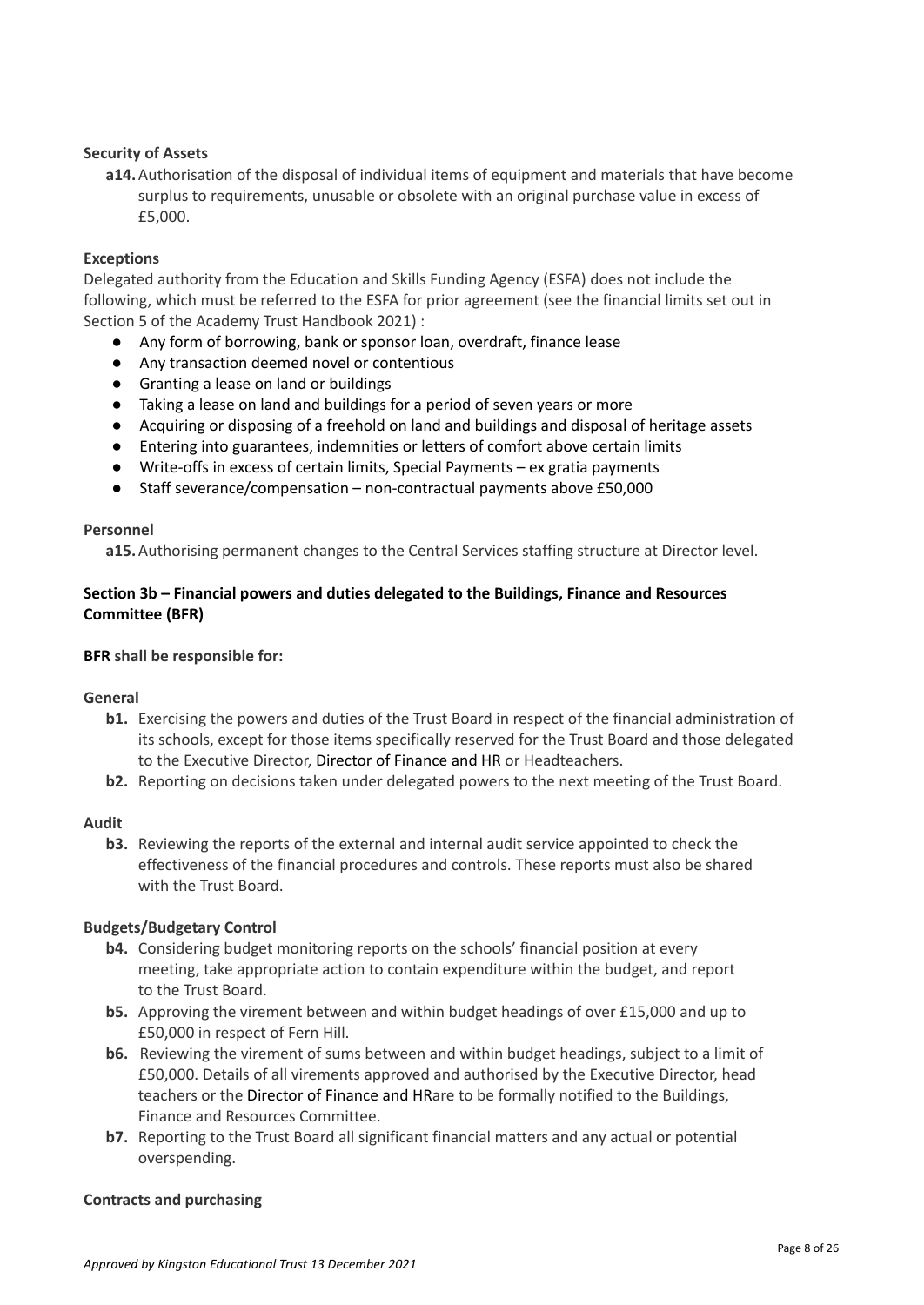**b7.** Authorising the award of contracts or purchases of over £25,000 and up to £50,000 excluding VAT.

# **Insurances**

**b8.** Ensuring that arrangements for insurance cover are in place and adequate.

# **Security of Assets**

- **b9.** Ensuring that there are independent checks of assets and the asset register.
- **b10.**Authorising the disposal of individual items of equipment and materials that have become surplus to requirements, unusable or obsolete with an original purchase value of over £2,000 and up to £5,000 and reporting such authorisations to the Trust Board.

### **Personnel**

**b11.** Authorising permanent changes to a school's staffing structure, where changes apply to the Senior Leadership Team.

### <span id="page-8-0"></span>**Section 3c – Financial powers and duties delegated to the Executive Director**

**Note:** The Executive Director is the Trust's accounting officer. That role includes a personal responsibility to Parliament, and to the ESFA's accounting officer, for the Trust's financial resources.

### **General**

**c.1** The accounting officer must be able to assure Parliament, and the public, of high standards of probity in the management of public funds, particularly regularity, propriety and value for money and must have oversight of financial transactions, by:

- ensuring the academy trust's property and assets are under the trustees' control, and measures exist to prevent losses or misuse
- ensuring bank accounts, financial systems and financial records are operated by more than one person
- keeping full and accurate accounting records to support their annual accounts

# **Annual Audited Accounts**

**c.2** The accounting officer must demonstrate how the Trust has secured value for money in the governance statement that forms part of the audited accounts and complete and sign a statement on regularity, propriety and compliance each year, for submission to the ESFA with the audited accounts.

#### **Duty to raise concerns**

**c.3** The accounting officer takes personal responsibility (which must not be delegated) for assuring the Board that there is compliance with the Trust's funding agreements and the Academy TrustHandbook and must advise the Board in writing if:

- action it is considering is incompatible with its articles, funding agreements or the Academy Trust Handbook; or
- the Board fails to act where required by its funding agreements or the Academy Trust l Handbook.

Where the board is minded to proceed, despite the accounting officer's advice, the accounting officer must consider the board's reasons and if the accounting officer still considers the action proposed by the board is in breach of its articles, the funding agreement or Academy Trust Handbook, the accounting officer must notify ESFA's accounting officer immediately in writing

# **Accounting systems**

**c.4** The operation of central financial processes, ensuring that adequate operational controls are in place and that the principles of internal control and proper segregation of duties are maintained.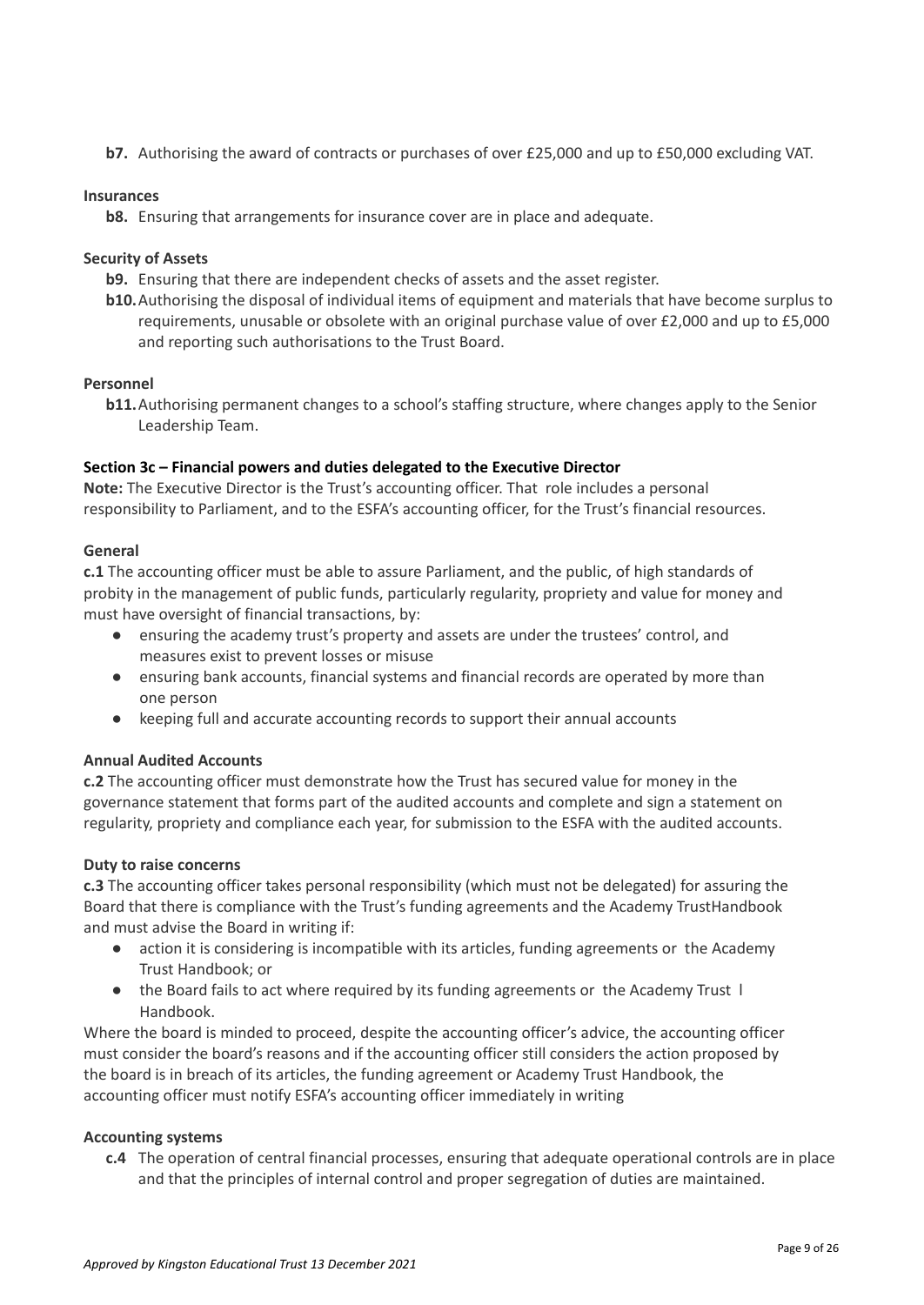**c.5** Ensuring that full, accurate and up to date records are maintained in order to provide financial and statistical information.

### **Audit**

**c.6.** Ensuring that all records and documents are available for audit by the appointed external auditors and by the appointed internal audit service.

### **Budgetary control**

- **c.7** Reviewing income and expenditure reports and highlighting actual or potential overspending to BFR.
- **c.8** Approving the virement between and within budget headings of over £10,000 and up to £50,000 and reporting such approval to BFR.

### **Contracts**

- **c.9** Exercising the following powers and duties of the Trust Board in respect of the Competitive Tendering policy and Financial Regulations:
	- Ensuring that all contracts and agreements conform with the Trust's policies
	- Acceptance of quotations up to and including £25,000 in value.
	- Receipt and custody of all tenders.
	- Authorisation of senior members of staff to open tenders.
	- Signing contracts on behalf of the Trust Board.
- **c.10** Authorisation of contracts and expenditure of up to and including £25,000 in conjunction with the Director of Finance and HR.

#### **Financial Management**

**c.11** Ensuring the arrangements for collection of income, ordering of goods and services, payments and security of assets are in accordance with the Trust's Financial Procedures.

#### **Security of Assets**

**c.12** Ensuring that proper security is maintained at all times for all buildings, furniture, equipment, vehicles, stocks, stores, cash, information and records etc under their control.

# **Personnel**

- **c.13** Approving all new staff appointments within the authorised central team staffing structure and setting their associated salary scale in accordance with the Trust's pay policy. Ensuring that this is officially documented, authorised and forwarded to the Director of Finance and HR for implementation.
- **c.14** Review and adjustment of existing staff salaries in accordance with the Trust's appraisal and pay policies.

#### <span id="page-9-0"></span>**Section 3d – Financial powers and duties delegated to academy headteachers**

# **Note:**

Headteachers have delegated powers and functions in respect of internal organisation, management and control of the schools they lead, the implementation of all policies approved by the Trust Board and for the direction of teaching and the curriculum.

Senior Deputy Headteachers at The Kingston Academy and Deputy Head Teachers at Fern Hill are appointed as Acting Headteachers (on a weekly rotation basis when there are more than one at a school), to carry out the functions of the Headteacher when the Headteacher is off site,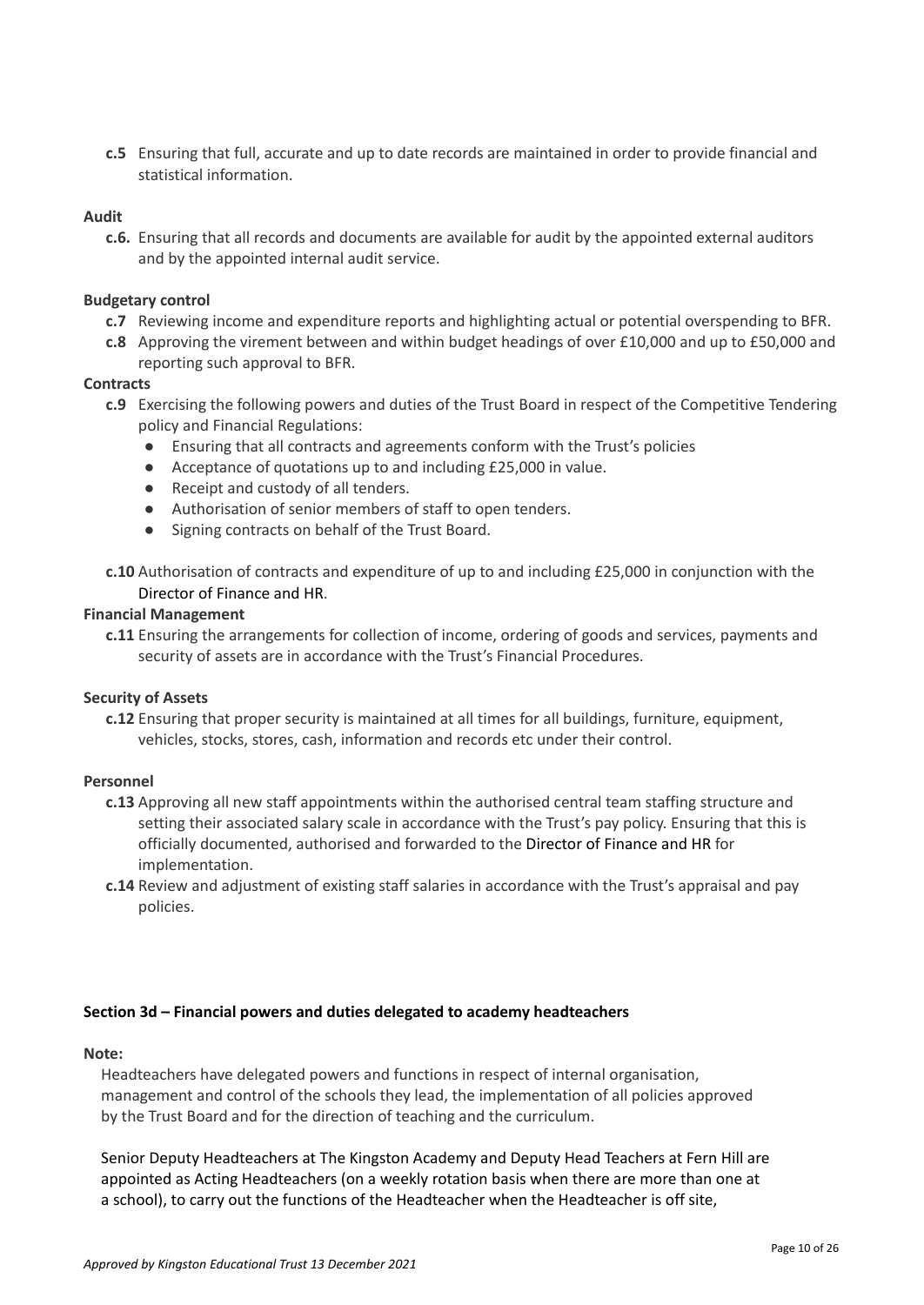including the decision whether to exclude pupils (which can only be taken by the Headteacher or in their absence by an Acting Headteacher).

## **Academy headteachers shall be responsible for:**

#### **Accounting systems**

- **d1.** The operation of financial processes within the school, ensuring that adequate operational controls are in place and that the principles of internal control and proper segregation of duties are maintained.
- **d2.** Ensuring that full, accurate and up to date records are maintained in order to provide financial and statistical information.

### **Audit**

**d3.** Ensuring that all records and documents are available for audit by the appointed external auditors and by the appointed internal audit service.

### **Budgetary control**

- **d4.** Reviewing income and expenditure reports and highlighting actual or potential overspending to BFR.
- **d5.** Approving the virement between and within budget headings of over £10,000 and:
	- up to £50,000 (Head teacher of The Kingston Academy) or
	- up to £15,000 (Head teacher of Fern Hill)

and reporting such approval to BFR.

#### **Contracts**

- **d6.** Exercising the following powers and duties of the Trust Board in respect of the Competitive Tendering policy and Financial Regulations:
	- Ensuring that all contracts and agreements conform with the Trust's policies
	- Acceptance of quotations up to and including £25,000 in value.
	- Receipt and custody of all tenders.
	- Authorisation of senior members of staff to open tenders.
	- Signing contracts on behalf of the Trust Board.
- **d7.** Authorisation of contracts and expenditure of up to and including £25,000 in conjunction with the Director of Finance and HR.

#### **Financial Management**

**d8.** Ensuring the arrangements for collection of income, ordering of goods and services, payments and security of assets are in accordance with the Trust's Financial Procedures.

#### **Security of Assets**

**d9.** Ensuring that proper security is maintained at all times for all buildings, furniture, equipment, vehicles, stocks, stores, cash, information and records etc under their control.

#### **Personnel**

- **d10.**Approving all new staff appointments within the authorised staffing structure and setting their associated salary scale in accordance with the Trust's pay policy. Ensuring that this is officially documented, authorised and forwarded to the Director of Finance and HR for implementation.
- **d11.**Authorising permanent changes to the school's staffing structure, excluding to the Senior Leadership Team, provided that the budget will remain balanced following such changes.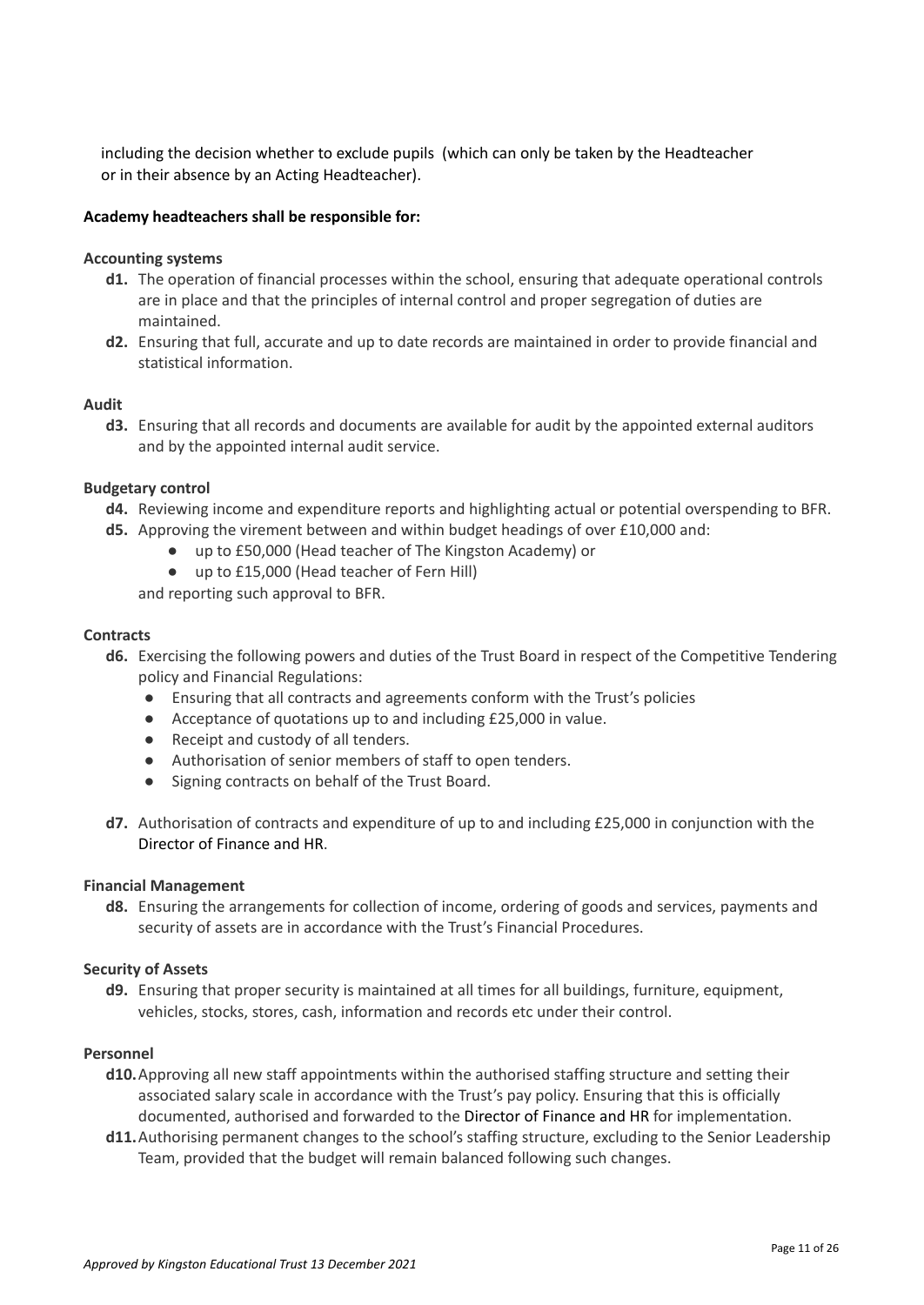- **d12.**Ensuring that the schools' Staffing Structure is brought to the first meeting of BFR in each Spring Term for information, with all changes made for the coming year highlighted.
- **d13.**Review and adjustment of existing staff salaries in accordance with the Trust's appraisal and pay policies.

## **Bank account transfers and cheque/BACS payment authorisation**

**d14.**Two authorised signatories are required up to the value of £100,000. Above this amount also requires the approval of the Chair of the Board, with the exception of payroll, which requires authorisation by the Headteacher and Director of Finance and HR.

#### <span id="page-11-0"></span>**Section e - Financial powers and duties delegated to the Director of Finance and HR**

**The** Director of Finance and HR**shall be responsible for:**

#### **Banking Arrangements**

**e1.** Maintaining proper records of account and reviewing monthly bank reconciliations.

### **Budgets/Budgetary Control**

- **e2.** Regular monitoring of expenditure and income against the approved budget and submitting reports on the Trust's and schools' financial position to every BFR meeting. Any actual or potential overspending shall be reported to BFR.
- **e3.** Preparing an annual draft 3 year budget forecast for consideration initially by BFR and for formal approval by the Trust Board in good time for submission to the ESFA in July.
- **e4.** Approving virements between and within budget headings up to a value of £10,000, with approval from the Executive Director in relation to Trust expenditure or the headteacher in relation to a school budget, and reporting such approval to the BFR.

**e.5** Maintenance of a Register of Business Interests for all Trust and school staff involved in procurement and other financial decisions.

#### **Contracts**

- **e6.** Maintaining a register of formal contracts entered into, amounts paid and certificates of completion.
- **e7.** Retention of tenders and quotes obtained for goods, works and services.

### **Income**

**e8.** Ensuring that all income is accurately accounted for and is promptly collected and banked intact.

#### **Information and communication systems**

**e9.** The standards of control for such systems in operation within the Trust and schools to include the use of properly licensed software, and for the security and privacy of data in accordance with the Data Protection Act.

#### **Insurances**

**e9.** Notifying the BFR of any eventuality that could affect the Trust and schools' insurance arrangements.

#### **Orders for goods, works and services**

**e10.**Authorising members of staff to order or receive goods and certify invoices for payment, ensuring the appropriate division of these duties between the staff.

#### **Payments**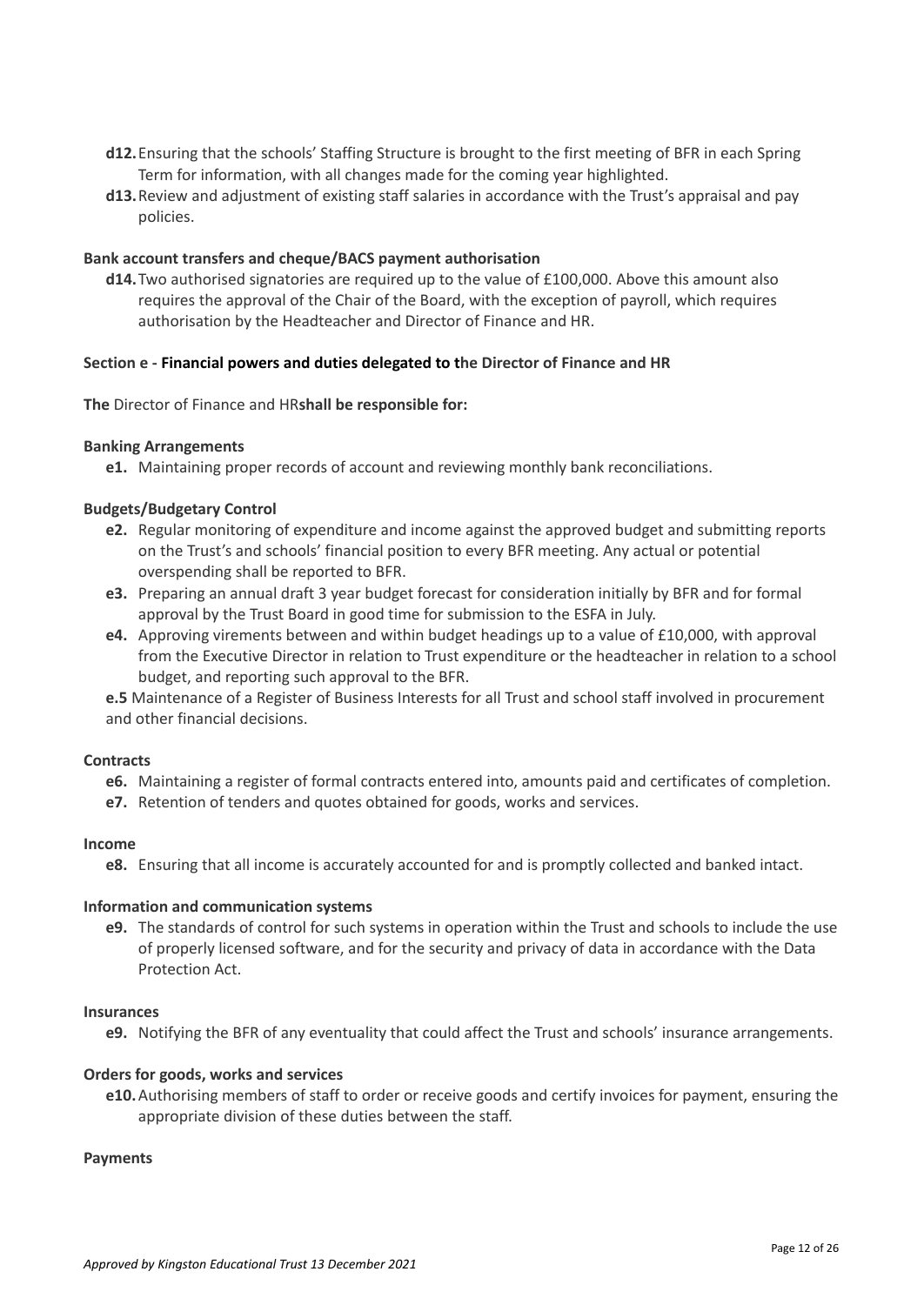**e11.** Ensuring that all correct invoices are duly certified by authorised staff before payments are made and that invoices, vouchers and other records are retained and stored in a secure way and are readily available for inspection by authorised persons.

## **Salaries, Wages and Pensions**

**e12.**Notifying the payroll provider of any matters affecting payments to employees.

### **Security of Assets**

**e13.**Maintaining a permanent and continuous register of all items of furniture, equipment, vehicles and plant above £2,000 (including desirable items below the capital threshold).

#### **Audit**

**e.14** Ensuring that all records and documents are available for audit by the appointed external auditors and by the appointed internal audit service and that all findings are followed up and actioned in a timely manner.

### <span id="page-12-0"></span>**Section 3f - Financial powers and duties delegated to budget holders and other members of staff**

#### **Note:**

Members of staff with delegated responsibilities should be aware that these must be exercised in accordance with Trust's Financial Regulations.

### **Budget holders and other staff are responsible for:**

#### **Contracts**

- **f1.** The following members of staff, in addition to the headteachers and the Executive Director, are authorised to open tenders in the presence of another authorised person:
	- Senior Deputy Headteachers at The Kingston Academy
	- Deputy Head teachers at Fern Hill
	- Director of Finance and HR
	- Director of Business and Operations

# **Orders for goods, works and services**

- **f2.** The following members of staff, in addition to the headteachers and Director of Finance and HR, are able to authorise orders for goods, works and services as specified:
	- Budget holders up to £2000 (if available within budget)

# **Receipt of goods**

- **f3.** The following members of staff are authorised to receive goods:
	- Executive Director
	- Director of Finance and HR
	- Director of Business and Operations
	- Senior Leadership team
	- Finance staff

#### **Payments**

- **f4.** The following members of staff in addition to the Executive Director, Headteachers and Director of Financial and HR and Director of Operations and Business, are authorised to certify payments:
	- Senior Deputy Headteachers (at The Kingston Academy)
	- Deputy Headteachers (at Fern Hill)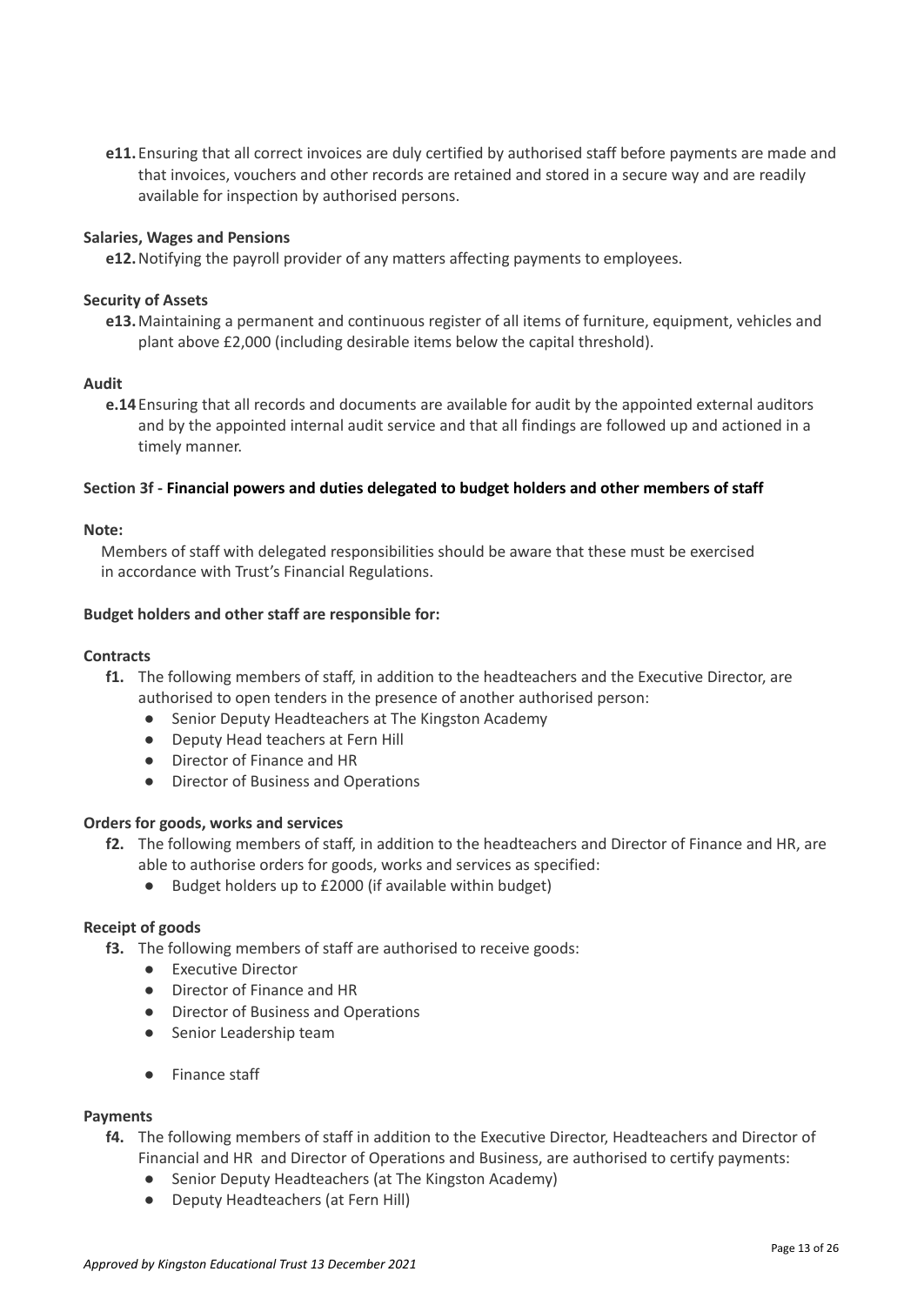## **Salaries and wages**

- **f5.** The Executive Director and headteachers must always authorise any increase or decrease to any existing employee's pay scale or that of any new members of staff at their school and an audit trail must be available to evidence this in accordance with and subject to the Trust's pay policy.
- **f6.** The following members of staff, in addition to the Executive Director and Headteachers, are authorised to certify pay documents and time records and authorise documents that lead to pay changes (excluding documents relating to themselves):
	- Director of Finance and HR
	- Director of Business and Operations

# <span id="page-13-0"></span>**Primary authorisation levels**

**f7.** The authorisation levels set out in the table below will apply at all times unless temporarily waived by the BFR

| <b>Delegated duty</b>                                      | Value                                                               | <b>Delegated authority</b>                                                                             |
|------------------------------------------------------------|---------------------------------------------------------------------|--------------------------------------------------------------------------------------------------------|
| Virements<br>between and<br>within budget                  | Up to £10,000                                                       | Director of Finance and HR with<br>Headteacher or Executive Director<br>approval                       |
| headings<br>(reported to BFR)                              | £10,001 to £50,000                                                  | <b>Executive Director</b>                                                                              |
|                                                            | £10,001 to £50,000                                                  | The Kingston Academy Headteacher<br>(reporting to Buildings Finance and<br><b>Resources Committee)</b> |
|                                                            | £10,001 to £15,000                                                  | Fern Hill Headteacher (reporting to<br><b>Buildings Finance and Resources</b><br>Committee)            |
|                                                            | Over £15,000 (referred by<br>Fern Hill Head Teacher)                | <b>Buildings Finance and Resources</b><br>Committee                                                    |
|                                                            | Over £50,000                                                        | <b>Trust Board</b>                                                                                     |
| <b>Bank account</b>                                        | Up to £100,000                                                      | 2 authorised signatories                                                                               |
| transfers and<br>cheque / BACS<br>payment<br>authorisation | Over £100,000 and up to<br>£300k (with the exception<br>of payroll) | As above, plus Chair of the Trust Board.                                                               |
|                                                            | Over £300k                                                          | <b>Buildings Finance and Resources</b><br>Committee approval.                                          |
| Requisitions for                                           | Up to & including<br>£2,000                                         | <b>Budget Holder</b>                                                                                   |
| orders / Invoice<br>approval                               | Up to & including<br>£10,000                                        | Director of Finance and HR                                                                             |
|                                                            | £10,001 to £25,000                                                  | Headteacher or Executive Director                                                                      |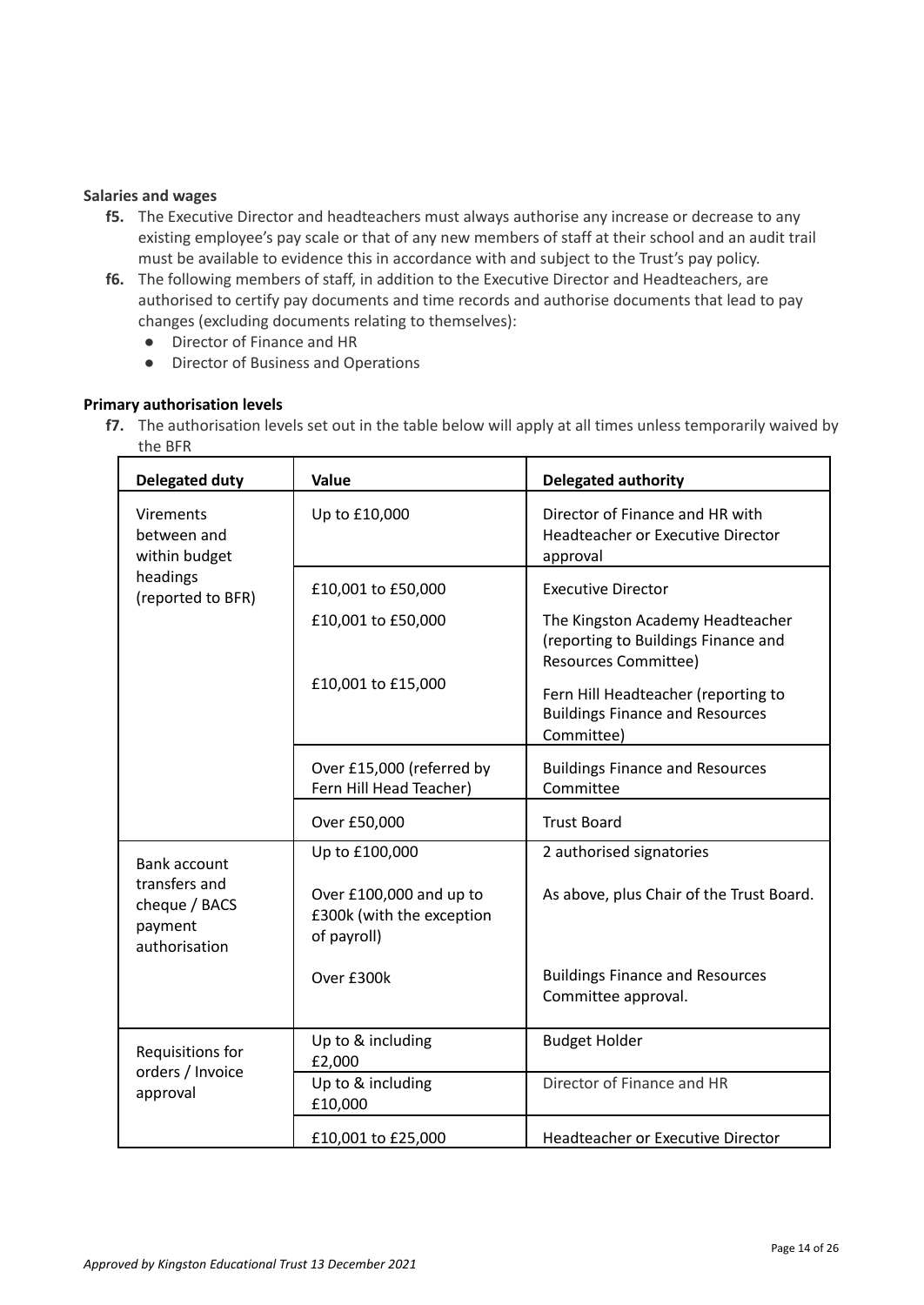|                                               | £25,001 to £50,000 | <b>Buildings Finance and Resources</b><br>Committee, approval to be reported<br>to Trust Board                                                                                                                                                                                                                                                                                                                                                                                                                                                                                                                                                                                                                                                                                                       |
|-----------------------------------------------|--------------------|------------------------------------------------------------------------------------------------------------------------------------------------------------------------------------------------------------------------------------------------------------------------------------------------------------------------------------------------------------------------------------------------------------------------------------------------------------------------------------------------------------------------------------------------------------------------------------------------------------------------------------------------------------------------------------------------------------------------------------------------------------------------------------------------------|
|                                               | Over £50k          | <b>Trust Board</b>                                                                                                                                                                                                                                                                                                                                                                                                                                                                                                                                                                                                                                                                                                                                                                                   |
| Quotations and<br>tendering rules             | Below £1000        | Best value principles applied                                                                                                                                                                                                                                                                                                                                                                                                                                                                                                                                                                                                                                                                                                                                                                        |
| (see also<br>Competitive<br>Tendering Policy) | £1001 to £2,500    | Best value principles applied, with a<br>minimum of 2 quotations (can be<br>obtained by telephone)                                                                                                                                                                                                                                                                                                                                                                                                                                                                                                                                                                                                                                                                                                   |
|                                               | £2,501 - £10,000   | Best value principles applied, with 3<br>written quotations unless:<br>only one or very few suppliers are<br>available;<br>urgency exists (and the contract will<br>not commit the Trust for a period of<br>longer than 12 months)<br>continuation with the existing<br>supplier is justified<br>Approved by the Headteacher/Executive<br>Director and Director of Finance and HR                                                                                                                                                                                                                                                                                                                                                                                                                    |
|                                               | £10,001 to £25,000 | Best value principles applied, with<br>a minimum of 3 written<br>quotations unless:<br>only one or very few suppliers are<br>available;<br>urgency exists (and the contract will<br>not commit the Trust for a period of<br>longer than 12 months); or<br>continuation with the existing<br>supplier is justified.<br>A detailed specification of requirements<br>and award criteria should be produced.<br>A range of suppliers should be<br>compared, including their<br>reputation and what deals they<br>offer. At least 3 suppliers should<br>then be approached for written<br>quotes in order to make a fair<br>and informed decision.<br>Quotes to be evaluated against<br>award criteria and all suppliers<br>treated equally.<br>A record should be kept of the<br>decision-making process |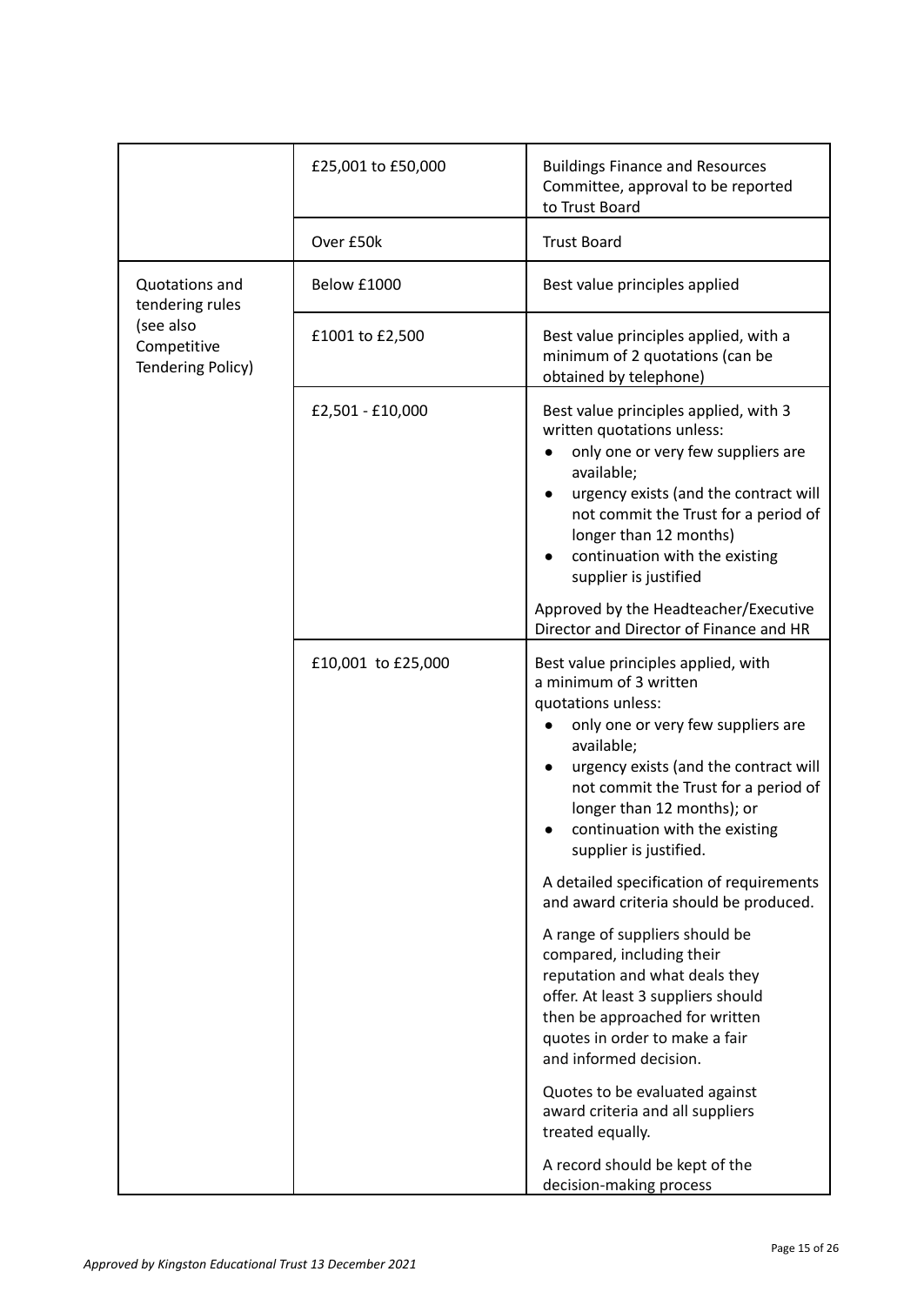|                                                        |                                                                                                                                                                                                            | Approved by the<br>Headteacher/Executive Director<br>and Director of Finance and HR.                                               |
|--------------------------------------------------------|------------------------------------------------------------------------------------------------------------------------------------------------------------------------------------------------------------|------------------------------------------------------------------------------------------------------------------------------------|
|                                                        | £25,001 to £50,000                                                                                                                                                                                         | Formal tendering process (See<br>Competitive Tendering Policy)<br>requiring Buildings Finance and<br>Resources Committee approval. |
|                                                        | £50,001 to OJEU limit                                                                                                                                                                                      | Formal tendering process (See<br>Competitive Tendering Policy)<br>requiring Trust Board approval.                                  |
|                                                        | Over OJEU limit (until end<br>2018 £181,302 for supplies<br>and services,<br>£4,551,413 for works<br>and for light touch<br>regime contracts the<br>threshold is<br>£615,278)                              | OJEU advertising required - Trust Board<br>approval (See Competitive Tendering<br>Policy)                                          |
| Authorisation of<br>Contracts (subject<br>to the above | Up to and including<br>£25,000                                                                                                                                                                             | Headteacher/Executive Director (in<br>conjunction with the Director of<br>Finance and HR)                                          |
| quotation and<br>tendering rules)                      | £25,001 to £50,000                                                                                                                                                                                         | <b>Buildings Finance and Resources</b><br>Committee                                                                                |
|                                                        | £50,001 and above                                                                                                                                                                                          | <b>Trust Board</b>                                                                                                                 |
|                                                        | Up to and including<br>£2,000                                                                                                                                                                              | Headteacher/Executive Director                                                                                                     |
| Disposal of assets<br>(values stated are the           | £2,001 up to and including<br>£5,000                                                                                                                                                                       | <b>Buildings Finance and Resources</b><br>Committee                                                                                |
| original purchase<br>price)                            | Over £5,000                                                                                                                                                                                                | <b>Trust Board</b>                                                                                                                 |
| Write-off of bad<br>debts                              | Up to and including<br>£1000                                                                                                                                                                               | Headteacher/Executive Director and<br>report to BFR                                                                                |
|                                                        | £1,001 to 1% of annual<br>income or<br>£45k, whichever is the<br>lower, per single<br>transaction, or cumulatively<br>2.5%/5% annual income<br>(see Academies Financial<br>Handbook 3.4), maximum<br>£250k | <b>Trust Board</b>                                                                                                                 |